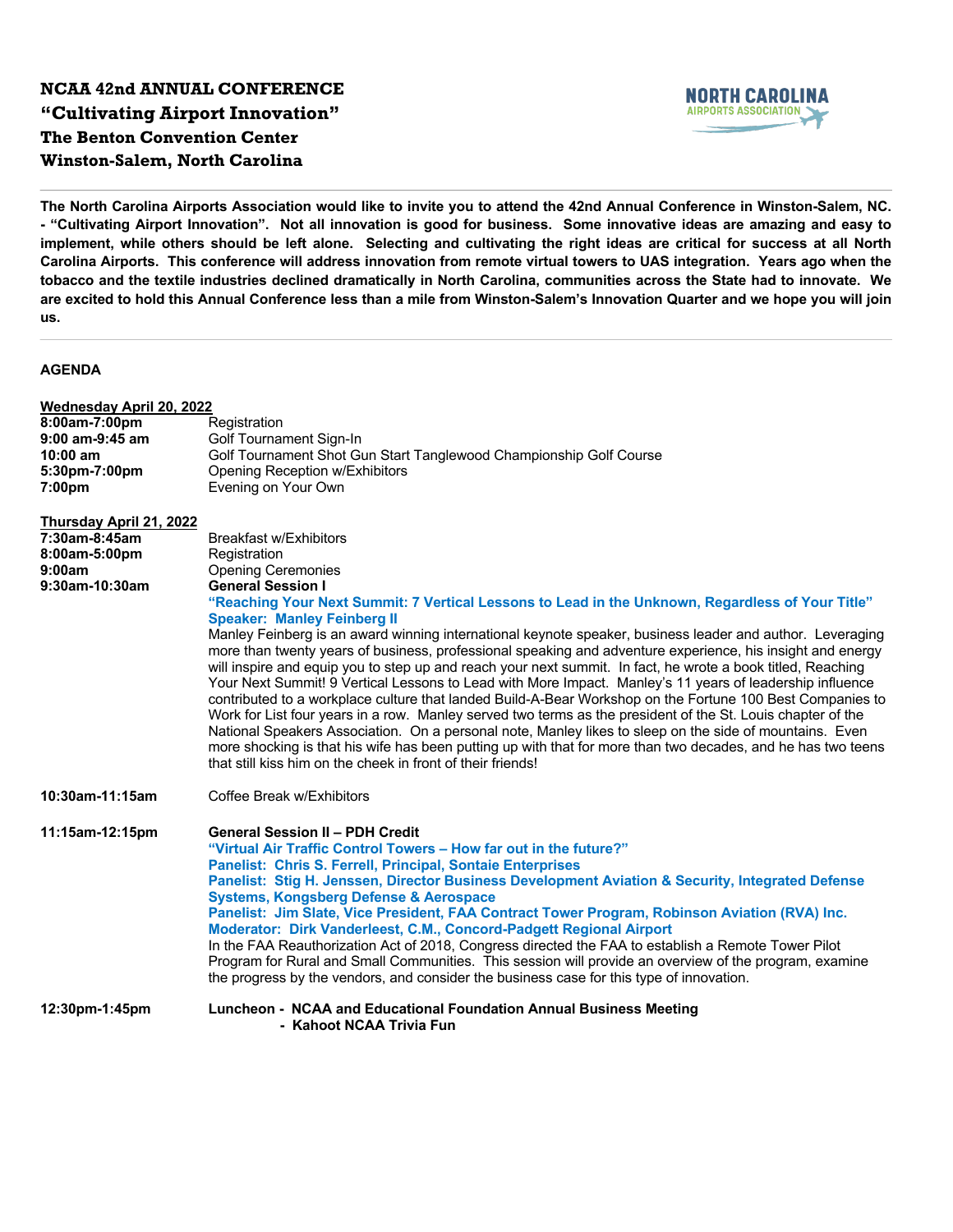## **Thursday April 21, 2022 Continued**

| 2:00pm-3:00pm                   | <b>Breakout Session I-PDH credit</b><br>"A New Role for Airports: Low Altitude UAS Traffic Management System"<br>Panelist: Basil Yap, President, AeroX<br><b>Panelist: Chris Fernando, Principal Aviation Consultant, Hovecon</b><br>Panelist: Cassandra Klebig, Strategy and Operations, Innovation Quarter, Atrium Health Wake Forest<br><b>Baptist</b><br><b>Moderator: Mark Davidson, Smith Reynolds Airport.</b><br>The aviation industry sits at the cusp of the most transformative set of innovations it has seen in its 100-year<br>history. Commercial Unmanned Aircraft Systems (UAS) has begun to transform how we deliver high-value<br>cargo between businesses and "last mile" packages for eCommerce. Integration of advanced imaging and<br>data analytics payloads will simplify operations and reduce costs for virtually every industry. Larger electric<br>vertical take-off and landing (eVTOL) aircraft are entering the market that will transfer freight and passengers<br>in the future. A completely revamped air traffic control system will be created to accommodate and integrate<br>these new autonomous aircraft with existing manned and airline traffic. North Carolina has long been a leader<br>in this space. Winston-Salem is now focused on building a model for how regions can build an advanced |
|---------------------------------|--------------------------------------------------------------------------------------------------------------------------------------------------------------------------------------------------------------------------------------------------------------------------------------------------------------------------------------------------------------------------------------------------------------------------------------------------------------------------------------------------------------------------------------------------------------------------------------------------------------------------------------------------------------------------------------------------------------------------------------------------------------------------------------------------------------------------------------------------------------------------------------------------------------------------------------------------------------------------------------------------------------------------------------------------------------------------------------------------------------------------------------------------------------------------------------------------------------------------------------------------------------------------------------------------------------------------------------------|
| 2:00pm-3:00pm                   | aviation ecosystem, and Basil Yap and Chris Fernando will provide an update on the progress.<br><b>Breakout Session II - PDH credit</b><br>"Utilizing Technology to Process Passengers in Our Terminal buildings"<br>Panelist: Brad Sucher, AIA, NCARB, Principal, Gresham Smith<br>Panelist: Kristi Crase, Strategy Director-Aviation, View<br>Panelist: Jan Pegg, South Region Onvation Account Manager, Kimberly-Clark<br>Moderator: John Coon, A.A.E., The Greater Asheville Regional Airport Authority<br>New technology vendors are always approaching airports to sell and implement new technologies to enhance<br>the passenger experience through our terminal buildings.  Systems range from tinting glass to restroom<br>availability and automated kiosk at the ticket counters. No one wants to be the guinea pig, but we can't afford<br>to let technology pass us up and miss out on great customer service.                                                                                                                                                                                                                                                                                                                                                                                                               |
| 3:05pm-3:55pm                   | Coffee Break w/Exhibitors                                                                                                                                                                                                                                                                                                                                                                                                                                                                                                                                                                                                                                                                                                                                                                                                                                                                                                                                                                                                                                                                                                                                                                                                                                                                                                                  |
| 4:00pm-5:00pm                   | <b>General Session III -</b><br>"Innovative Ways to Counter Human Smuggling & Drug Trafficking"<br>Speaker: Bryan Moultis, Special Agent, Homeland Security Investigations, Raleigh, NC<br>Moderator: Toney Coleman, PhD, A.A.E., Fayetteville Regional Airport<br>Drug trafficking and human trafficking utilize all modes of transportation to enable their illicit businesses. Gain<br>an understanding of the drugs and money flowing through North Carolina. Hear the experience of real victims<br>of human trafficking from Fayetteville, NC and how drugs played a role in their recruitment and control. Listen<br>to a real pimp explain how he gained control of his victims. Special Agent Moultis will present first-hand<br>experience and provide some resources to assist your employees to recognize and report these illicit<br>activities.                                                                                                                                                                                                                                                                                                                                                                                                                                                                              |
| 6:00pm-7:00pm                   | Reception w/Exhibitors                                                                                                                                                                                                                                                                                                                                                                                                                                                                                                                                                                                                                                                                                                                                                                                                                                                                                                                                                                                                                                                                                                                                                                                                                                                                                                                     |
| 7:00pm-8:30pm                   | Banquet                                                                                                                                                                                                                                                                                                                                                                                                                                                                                                                                                                                                                                                                                                                                                                                                                                                                                                                                                                                                                                                                                                                                                                                                                                                                                                                                    |
| 8:30pm-9:30pm                   | <b>Entertainment</b> - Steve Gilliland - "Making a Difference"<br>Focusing on the conscious choices we make every day that impact the lives of others, Making a Difference is<br>an eye-opening and heartfelt keynote detailing how to positively influence people in every imaginable way,<br>regardless of position of status. Each of us has the potential to transform the culture of an organization<br>through our actions and attitude. This presentation centers on three empowering dynamics: Purpose: It<br>drives you!<br>Passion: It fuels you!<br>Pride: It defines you!<br>While we don't always know what challenges face the people we meet every day, we do have the power to<br>bring them hope. That hope can multiply a thousand times over and spread throughout the world<br>exponentially. This is the essential, motivating truth behind Making a Difference!                                                                                                                                                                                                                                                                                                                                                                                                                                                      |
| <b>Friday, April 22, 2022</b>   |                                                                                                                                                                                                                                                                                                                                                                                                                                                                                                                                                                                                                                                                                                                                                                                                                                                                                                                                                                                                                                                                                                                                                                                                                                                                                                                                            |
| 7:30am-8:55am<br>8:00am-11:45am | Breakfast w/Exhibitors<br>Registration                                                                                                                                                                                                                                                                                                                                                                                                                                                                                                                                                                                                                                                                                                                                                                                                                                                                                                                                                                                                                                                                                                                                                                                                                                                                                                     |